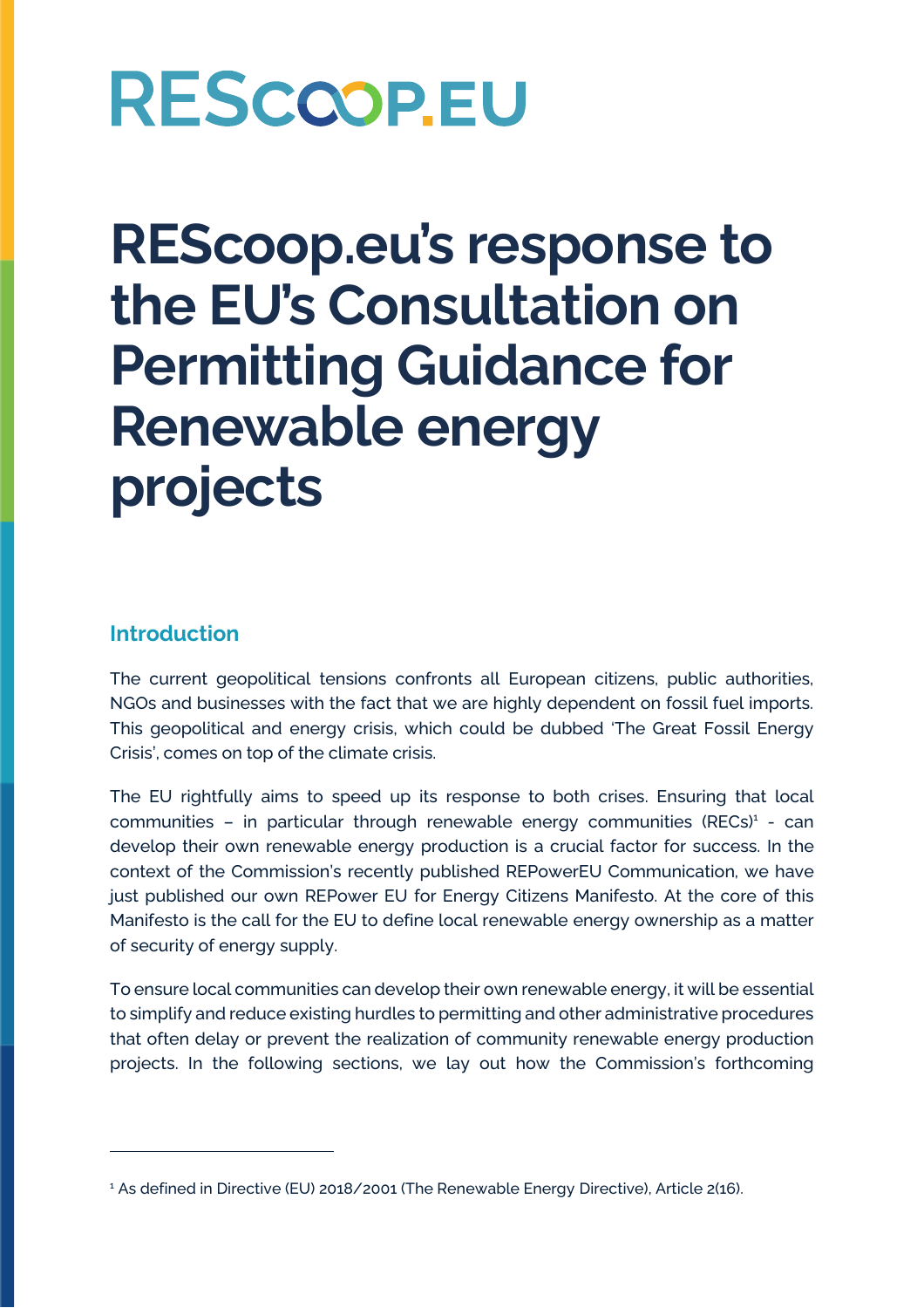Recommendation for Permitting Guidance for Renewables can empower citizens and their local communities to help make the REPower EU Plan a success.

Our response to this consultation has been developed based on input that we received from our national members on challenges related to permitting and to entering into PPAs. For our input identifying specific challenges and barriers, please see our answers to the questionnaire for this consultation, as well as any relevant submissions from our individual REScoop.eu members. For answers to the consultation questionnaire that exceeded the character limit imposed by Europa Portal, we have included them in an Annex at the end of this position paper.

### **Summary of Key Messages**

To support the role of local ownership and participation in renewable energy production, the Commission's forthcoming Recommendations for Permitting for Renewables Projects should include:

- 1) Support for national and subnational objectives on local citizen and community production and ownership of renewable energy sources;
- 2) EU and national support for robust urban, spatial and energy infrastructure planning;
- 3) Dedicated support for citizen and community renewable energy projects in order to navigate permitting and other approval processes, including:
	- a. Maximizing the value of single contact points;
	- b. Providing informational tools to citizens and community projects;
	- c. Reducing barriers to obtaining a grid-connection;
	- d. Broadening out simplification measures for small installations; and
	- e. Providing citizens and community projects with expertise and facilitating access to finance;
- 4) Measures to make it easier for renewable energy communities to enter into PPAs; and
- 5) Concrete proposals to ensure that environmental protection is not sacrificed for speedier development of renewable energy projects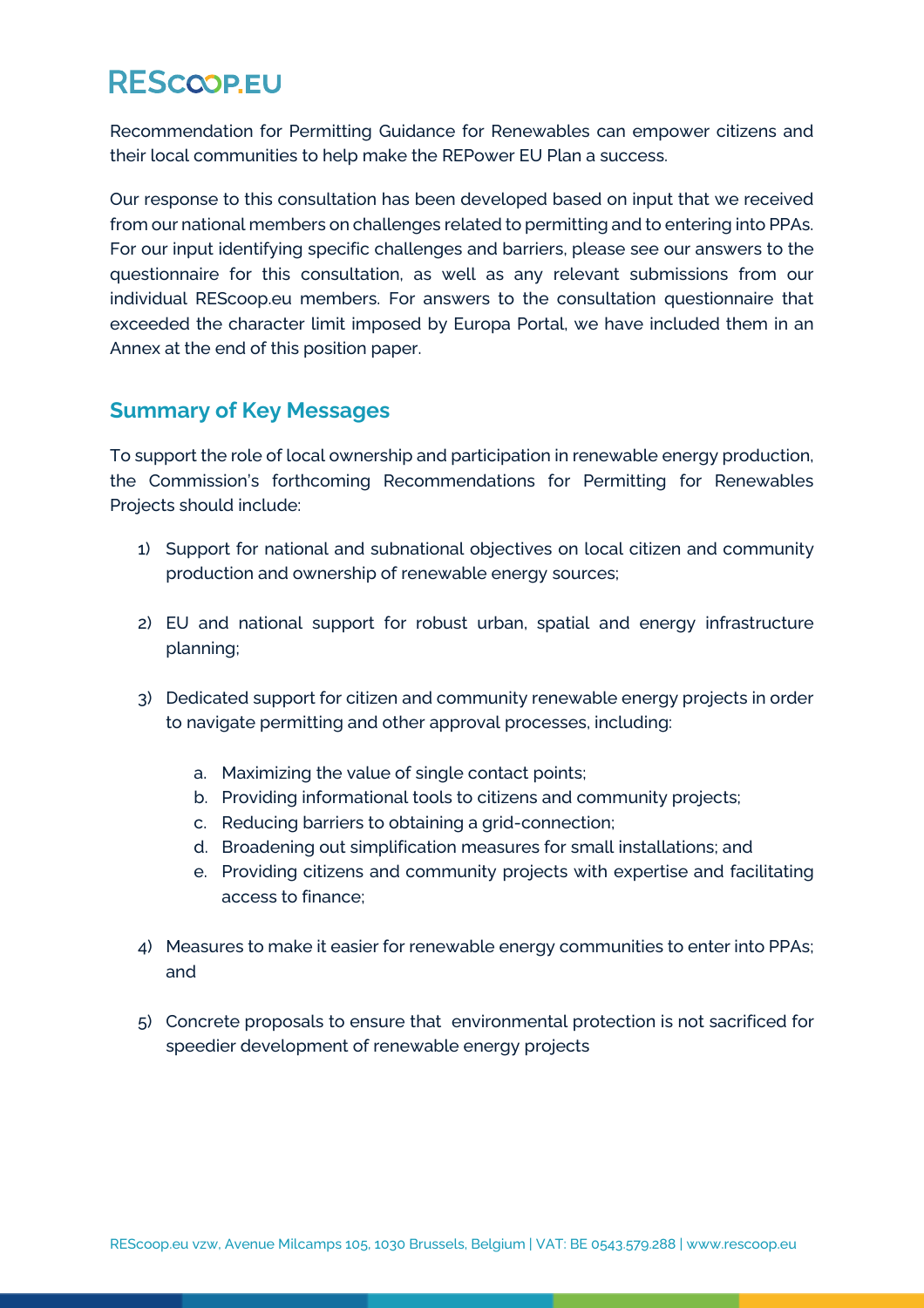### **Support national and subnational objectives for local citizen and community production and ownership of renewable energy**

Objectives and trajectories play a strong role in orienting policies and measures towards desired outcomes. If we are going to rapidly decouple fossil gas from our energy system, in order to ensure energy security, communities and regions will need to maximize localized renewable energy production. This should be driven by national and subnational objectives for the development of local production by citizens and community initiatives, which can then feed into planning and decision making around permitting.

In particular, Member States should encourage and support local and regional authorities to establish these objectives. In the existing National Climate and Energy Plan (NECP templates under Regulation 2018/1999 (Energy Union Governance Regulation), Member States are invited to communicate their trajectories and objectives for renewable energy produced by cities, RECs and renewables self-consumers in both their NECPs and in their reporting. This provides a policy basis for strengthening efforts at the national level and subnational level to establish high level objectives.

Some Member States have already set objectives for the growth of renewable energy communities (RECs). In its Climate Plan, Ireland aims to achieve 500 GW of renewable energy production from RECs by 2030. In their Climate Pact, the Netherlands included a policy objective to ensure that all new onshore wind and solar PV projects provide local communities up to 50 % of ownership. France also recently set an objective to develop 1,000 new locally governed renewable energy projects involving local authorities and citizens by 2028. More Member States should follow these examples and set specific targets for REC projects.

### **National and EU support for robust urban, spatial and energy infrastructure planning**

Local authorities, system operators and citizens in their communities are on the frontline of ramping up solar production at the local level. This needs to be done in a coordinated and planned manner, so that it is possible to easily identify areas suitable to deploy renewable energy production (e.g. roofs, land available for multiple uses including urban areas, agricultural land, water bodies and brownfields) and storage, as well as address potential issues around grid infrastructure.

Everywhere across Europe, the potential for renewable energy is systematically underestimated, because local resources are not mapped and because of insufficient planning. Therefore, Member States should be required to provide support to local governments to: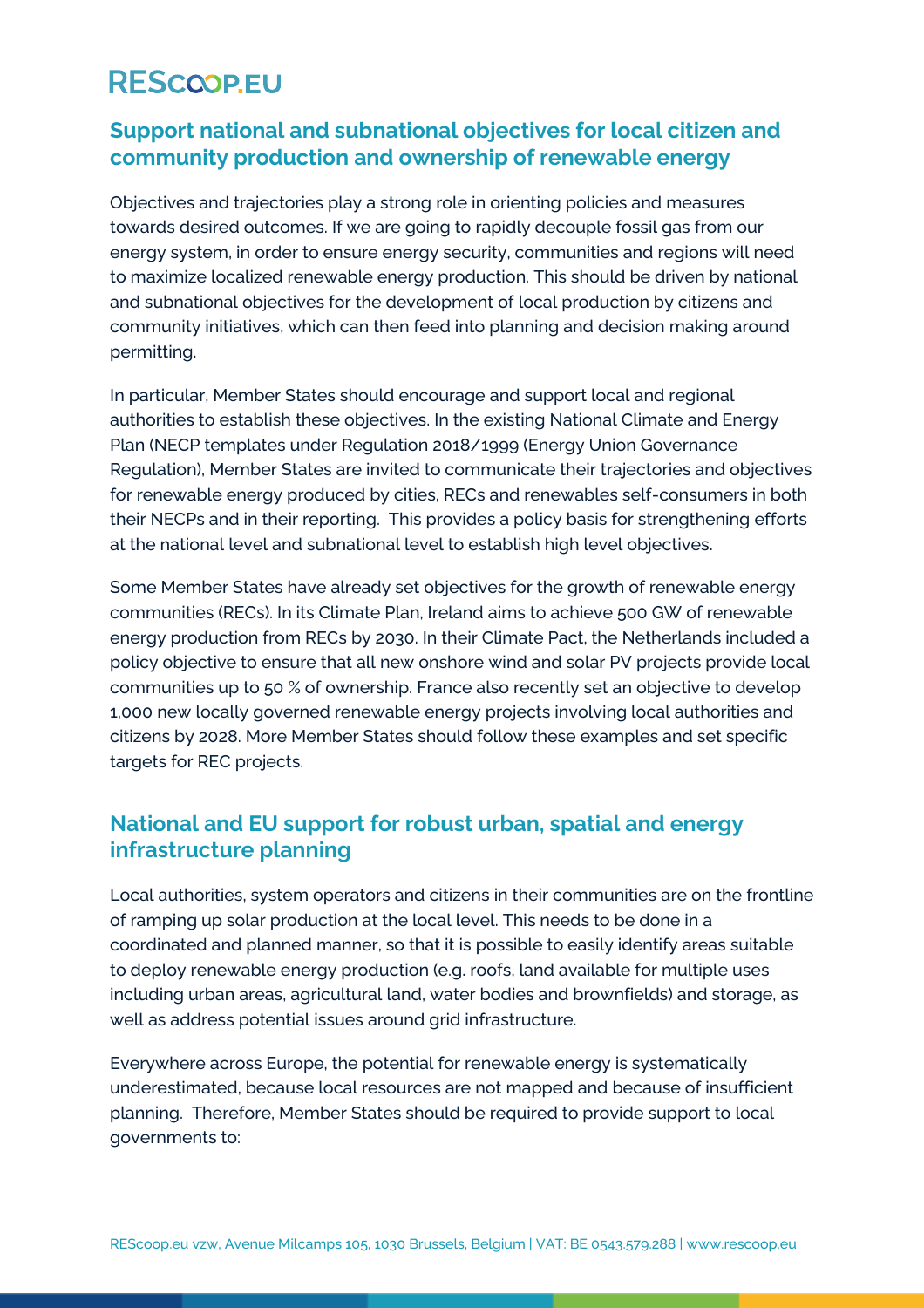- 1) undertake an assessment, mapping out all the options to develop local sustainable renewable energy production, supply and system optimization options which are most conducive to long-term socio-economic development; and
- 2) develop tools that can make it easier for uptake by citizens (transparency, online mapping and other tools, streamlined single contact points for projects, etc).

There are relevant proposed amendments in the European Parliament discussions on the Commission's legislative proposal for a Revised Renewable Energy Directive. These proposals should be taken forward and supported by the Commission and Member States. In the meantime, the Commission should make mapping and local planning a key element in its Solar Strategy.

There should also be stronger efforts to make sure grid operators, especially at the local level, create grid development plans, so that there is transparency around grid capacity, options for system optimization, and clarity for stakeholders around suitable sites to install production. This should be coupled with carving out grid access for citizen and community projects, so that they don't have to compete with professional project developers (see below).

### **Dedicated support for citizen and community renewable energy projects**

Administrative costs related to obtaining required planning, grid connection and other relevant permits and licenses are a challenge for all market actors, including RECs. However, due to their small, non-commercial nature and lack of experience, these challenges frequently prohibit community projects from moving forward. Geographical proximity requirements also place limitations on where RECs can locate their projects. This has limited projects to applying for a grid connection in an area that is already congested.

It is also often difficult for energy communities to raise finance for permitting activities, particularly from their members. Therefore, in order to ramp up development of renewable energy communities at the national level, it will be important to provide tools that can help RECs navigate administrative procedures to get projects approved and constructed.

We recommend that the Commission work with Member States to set up dedicated offices to support REC projects. This institutional support needs to be coupled with the provision of information, expertise and financial tools that can help provide certainty for communities and help them develop projects more easily. This support is further elaborated below.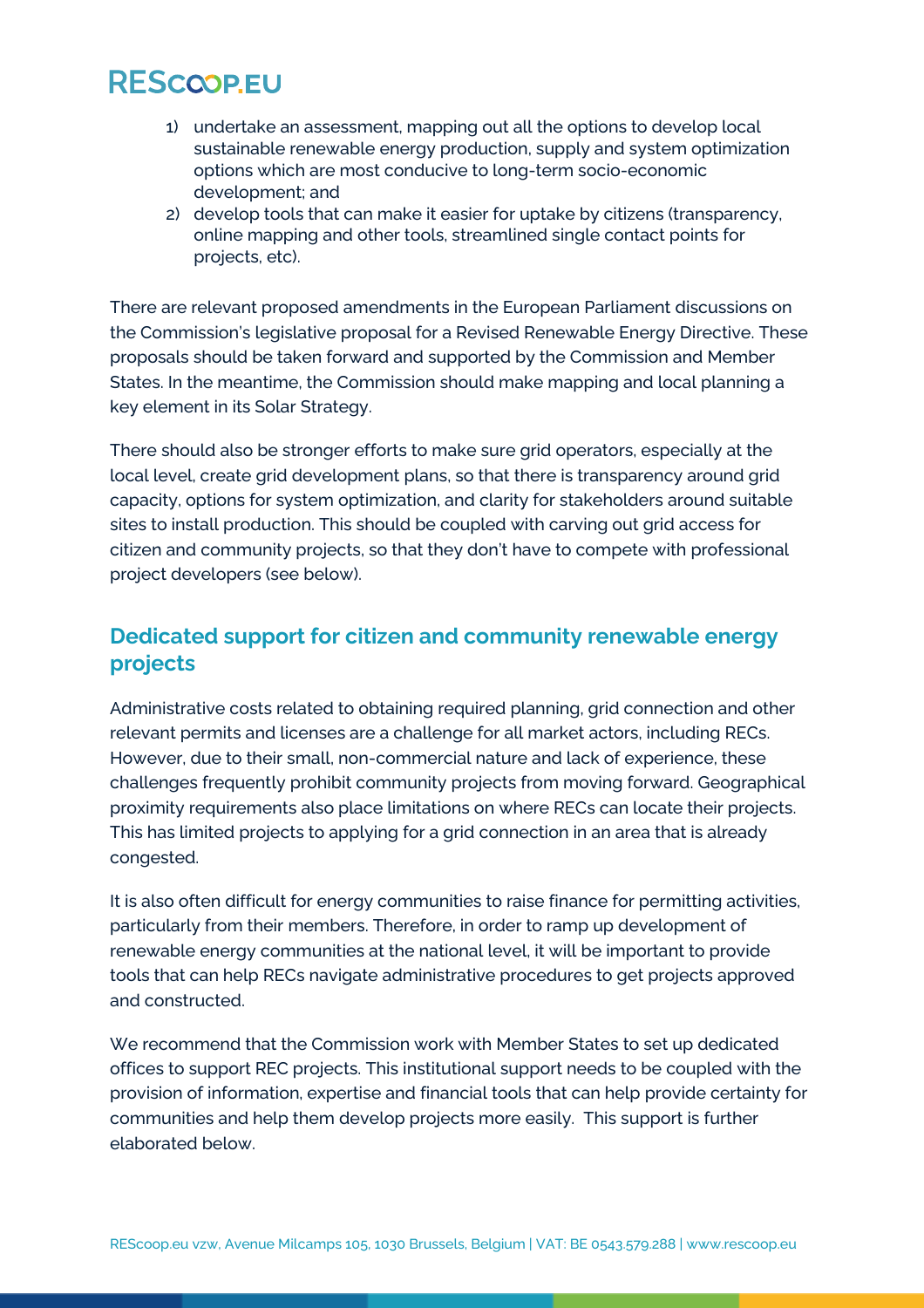### **1. Maximizing the value of single contact points – both at national and local levels**

Article 16 of Directive (EU) 2018/2001 (The Recast Renewable Energy Directive, or REDII) requires Member States to establish one or more contact points that shall, upon request, guide applicants through and facilitate the entire administrative permit application and granting process for renewables projects.

Although the single points required in Article 16 are not specific to RECs, they have the potential to correct the asymmetry of technical information between RECs and commercial developers. As such, we recommend that Member States use single contact points as a dedicated institutional mechanism to help inform and build capacity of citizens that want to develop REC projects. This would include using contact points to:

- Provide citizens with information regarding their rights, and technical and practical aspects of developing renewables self-consumption and RECs, as required by Article 18(6);
- Pointing citizens and communities towards tools to access finance; and
- Assisting and guiding citizens and RECs in the administrative process and in receiving support under renewables support schemes.

The use of single contact points can also be helpful in streamlining permitting and other approval processes, as well as information on different types of activities.

Local authorities also need to be supported in helping develop single contact points. At the moment, they lack the "territorial engineering skills" necessary to structure more projects, for example by establishing more links between various administration levels and stakeholder groups (to address land-use related conflicts for example).

#### **2. Building out informational tools for citizens and community projects**

In order to be able to effectively exercise their rights as market participants, citizens and community projects need to have clear and appropriate information from relevant authorities on how to successfully develop different types of projects. This information needs to clearly spell out timelines, expectations, responsibilities, relevant permits and other approvals required, and relevant contact information. Information on relevant spatial, urban and energy planning also needs to be available, so prospective projects have a good idea of available grid capacity and other related information that can help speed up decision making. Ultimately, it makes sense for such information to be available in one place. As such, informational tools should be developed in tandem with single contact points.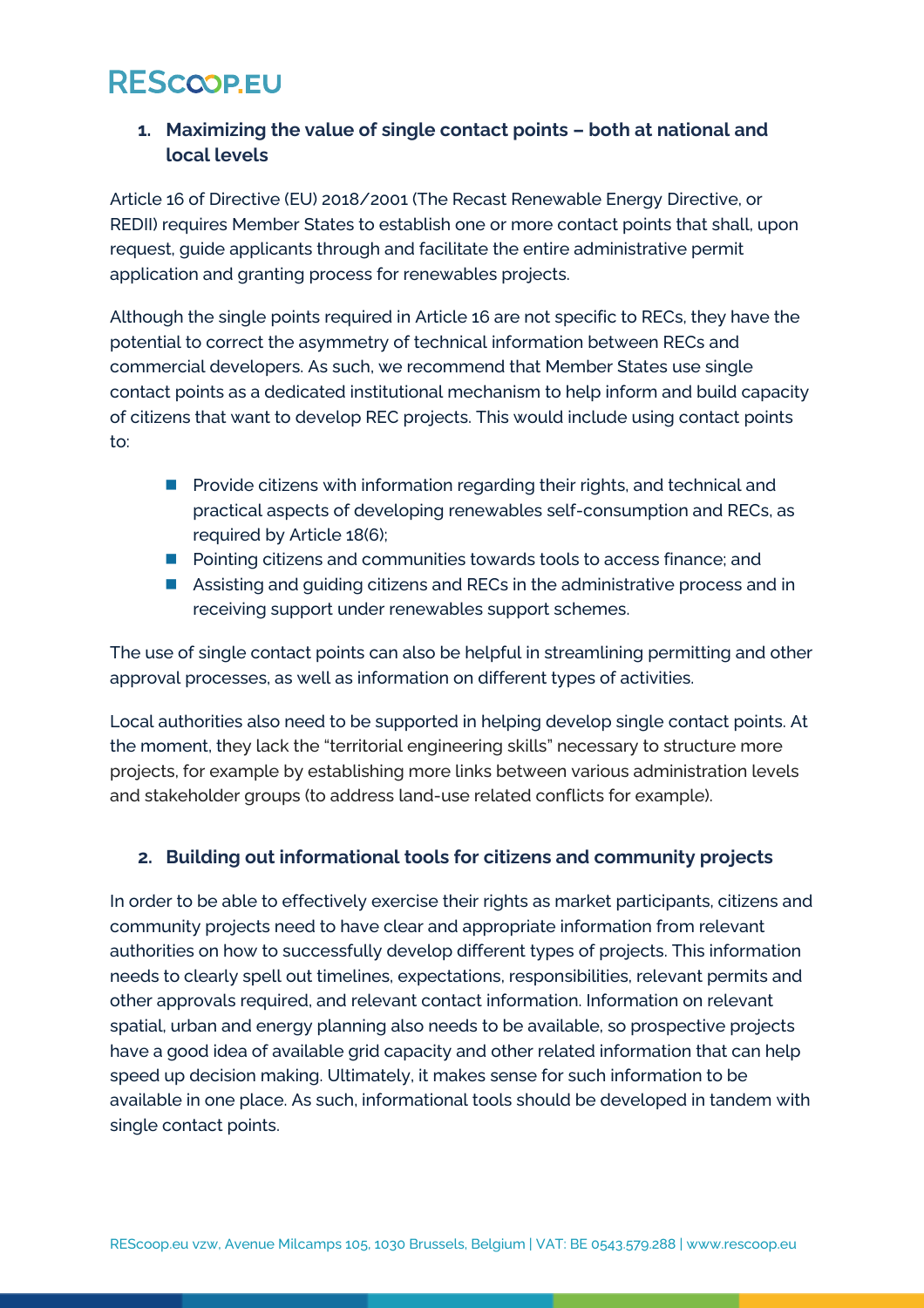Online tools, such as solar and heat maps, are also useful in helping citizens better understand opportunities for realizing local renewable energy projects. Local authorities need adequate financial and human resources, so that they are able to implement these tools for local citizens and businesses.

In addition, most people are still unaware of the potential to become energy prosumers, particularly if they belong to vulnerable groups of consumers. A massive "empowerment and awareness" campaign should thus be launched at European level to make sure all EU citizens are "energy literate" and bridge the energy divide. Local authorities and energy communities need to be supported to help build and roll out such campaigns.

3. Reducing barriers to obtaining a grid connection

In their responses, our members have noted as a priority the barriers around grid connections. This includes length, complexity and lack of clarity around procedures or timelines, as well as lack of transparency and lack of communication from the grid operator. Another barrier noted was insufficient grid capacity. Due to less technical and financial capacity, most community projects are unable to compete on a level playing field with large developers familiar with the grid connection process.

Furthermore, community groups often have limited options for siting projects near the closest connection point with available capacity. This is a particular challenge for RECs, which are limited to where they can construct installations due to geographical proximity requirements. Even with smaller projects, it is often difficult to find available grid capacity. This leaves the cost of reinforcing the grid with the community project, making it economically non-viable. In particular, the high cost of grid reinforcements often make smaller projects economically unviable. Even though the costs of reinforcement can be recouped by a project developer over time, this is not a burden that RECs are able to bear. Our members have cited examples of increased connection costs making the project uneconomical, or even of having grid connection requests rejected.

There is a strong need to address the issue of grid connection for community projects. Some Member States are addressing this issue. The leader in this area is Ireland, who has developed a special scheme to assist community projects obtain a grid connection. This process is in parallel to the normal grid connection process. There is a need for more knowledge and experience in this area, and for more examples across the EU. Some Member States also socialize the cost of reinforcement, where it exceeds a certain threshold. This creates a more level playing field for all projects that want a grid connection.

The Commission should provide recommendations to Member States on how they can tailor grid connection processes to RECs, while still respecting the principle of equality.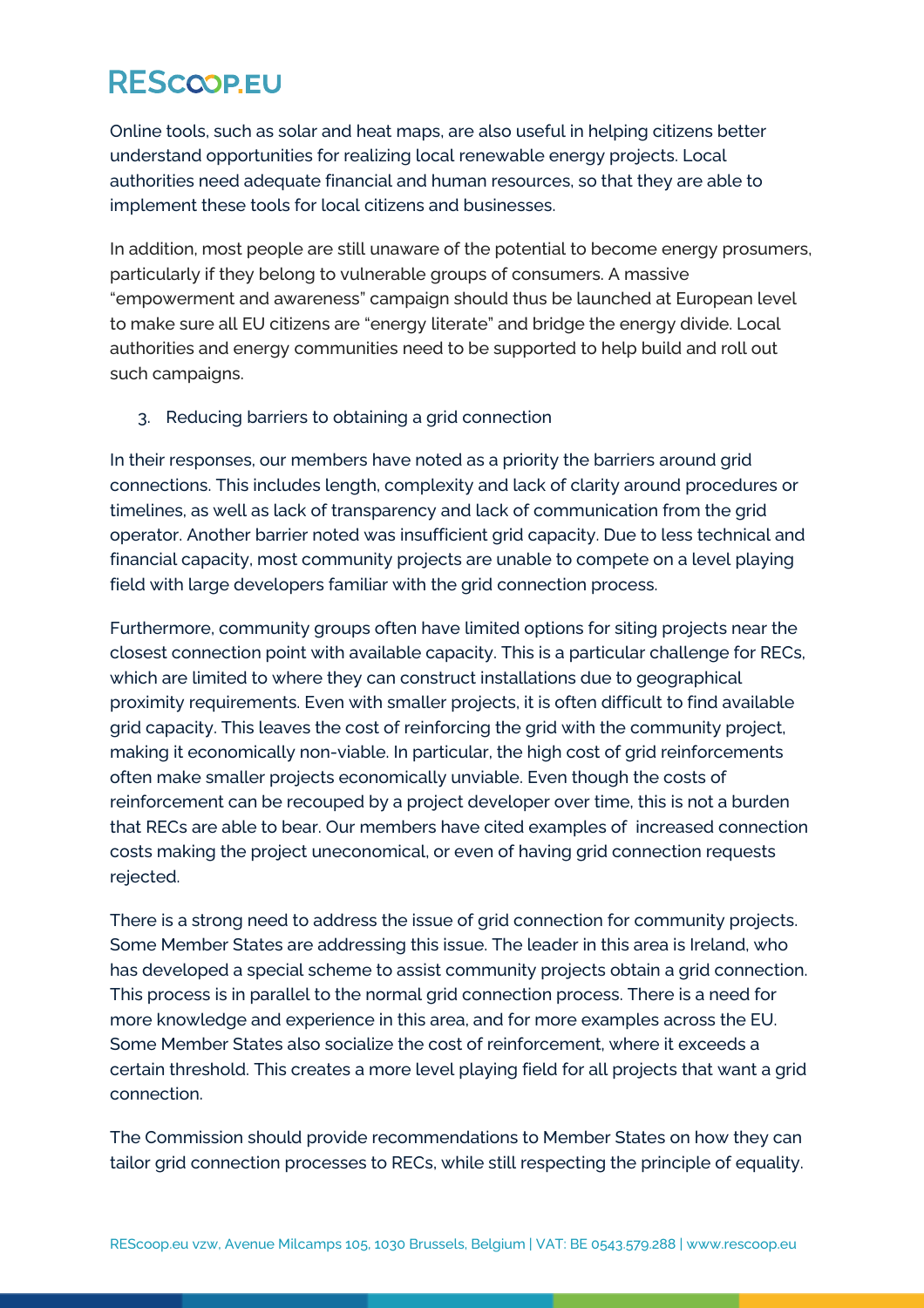It should be possible to allow RECs to apply for a grid connection outside the normal procedure used by commercial developers. Furthermore, Member States should consider ringfencing a certain amount of grid capacity for different types of REC projects. Grid connection costs for RECs and other small projects should also be modified, so that the financial burden of grid reinforcements do not fall squarely on their shoulders.

#### **4. Broadening out simplification measures for small installations**

Our members have noted that in particular instances where installations (e.g. solar PV) are under a certain size, they may benefit from simplified notification, or another special designation allowing for less administrative hassle. Such designations should be expanded to include larger installations. The Renewable Energy Directive currently allows such designations for installations with an installed capacity up to 50 kW. The Commission should encourage Member States to maximize their use of this designation, in order to ensure that local space is fully utilized to capture renewable energy production potential.

While respecting appropriate environmental regulations, there should also be a simplified process for constructing wind projects, particularly smaller ones. In Belgium, it currently takes around eight years to install a wind turbine. This will not do. There should be reasonable and clearly communicated deadlines put in place for wind projects, particularly smaller projects that are led and developed by the local community (i.e. municipalities and renewable energy communities). Furthermore, public authorities should undertake assessments of permitting rules to see which ones can be simplified, relaxed, or done away with, for smaller citizen-led projects.

### **5. Providing citizens and community projects with expertise and facilitating access to finance**

In most of our members' responses, they noted a lack of ability to obtain financing to fund early stages of project development. Furthermore, as newer RECs often rely on unpaid volunteers or part-time help, it is difficult to access professional expertise needed for development of solar PV and wind projects. There is a need to de-risk such stages of project development. Otherwise, individual citizens will be less likely to start new initiatives. This is particularly the case in Member States where energy communities are not well known and/or where lending risk is higher.

Article 22 of the REDII requires Member States, in their national enabling frameworks, to provide tools so that RECs can access expertise and finance. Several examples of these tools exist, but there is a need for more widespread adoption.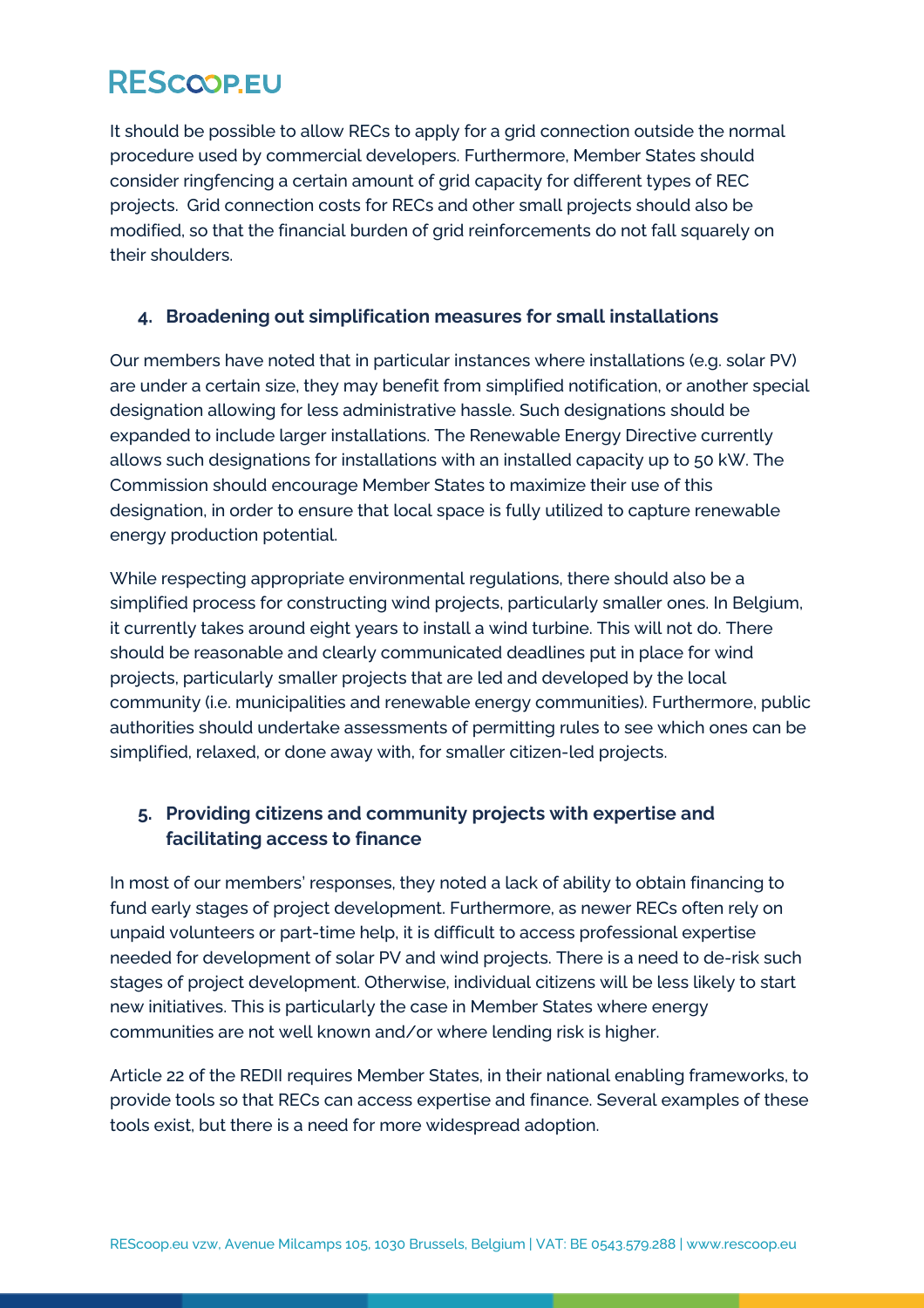In Scotland, UK, the Government set up the Community and Renewable Energy Scheme (CARES) with the aim to support and grow community and local energy community projects, and to increase shared ownership of renewable energy installations. It is administered by a non-profit network organization, Local Energy Scotland. In addition to providing finance and related expertise, CARES provides different types of informational assistance and expertise to community groups. All relevant information is also provided on a website, which includes a toolkit for different technology options, a planning toolkit, good practice, guides, project summaries, and other useful reports and case studies. The scheme is open to certain types of socially-oriented legal entities, nonprofits, local authorities, community groups and rural SMEs.

A number of Member States have or are in the process of developing dedicated revolving funds similar to the CARES scheme, including Ireland, Germany and the Netherlands. Furthermore, some Member States, in response to calls from civil society at the national level, plan to use Modernisation or Recovery, transformation and resilience funds to provide finance for renewable energy communities. The Commission should identify best practices and work with Member States to make sure they provide measures to facilitate access to finance, in accordance with their legal requirements under Article 22 of the REDII.

### **Making it easier for RECs to enter into PPAs**

Several of our members have expressed interest in entering into PPAs, or have mentioned that they already use PPAs. Our members that do use PPAs stated that they can help establish a stable business case, particularly where there is a lack of other incentives or public support mechanism for renewable energy production.

However, our members also identified a number of barriers preventing them from entering into PPAs. First is size. Many RECs have small installations, whereby it might be difficult to provide enough production to make a PPA interesting. Furthermore, because of their small size and non-commercial nature (e.g. registration as a cooperative), it can often be difficult to obtain adequate financing from lending institutions, due to the perceived high risk nature of the project.

There is a need to provide investment support to RECs and other small market actors that want to enter into PPAs. Positive examples that our members have cited are Statebacked guarantees and supplemental support mechanisms. Such measures should be promoted and further supported by the EU, for instance through the European Investment Bank (EIB) and InvestEU. The Commission should also promote the development of support for PPAs through Guidance to its new Guidelines on Climate, Energy and Environmental State aid (CEEAG).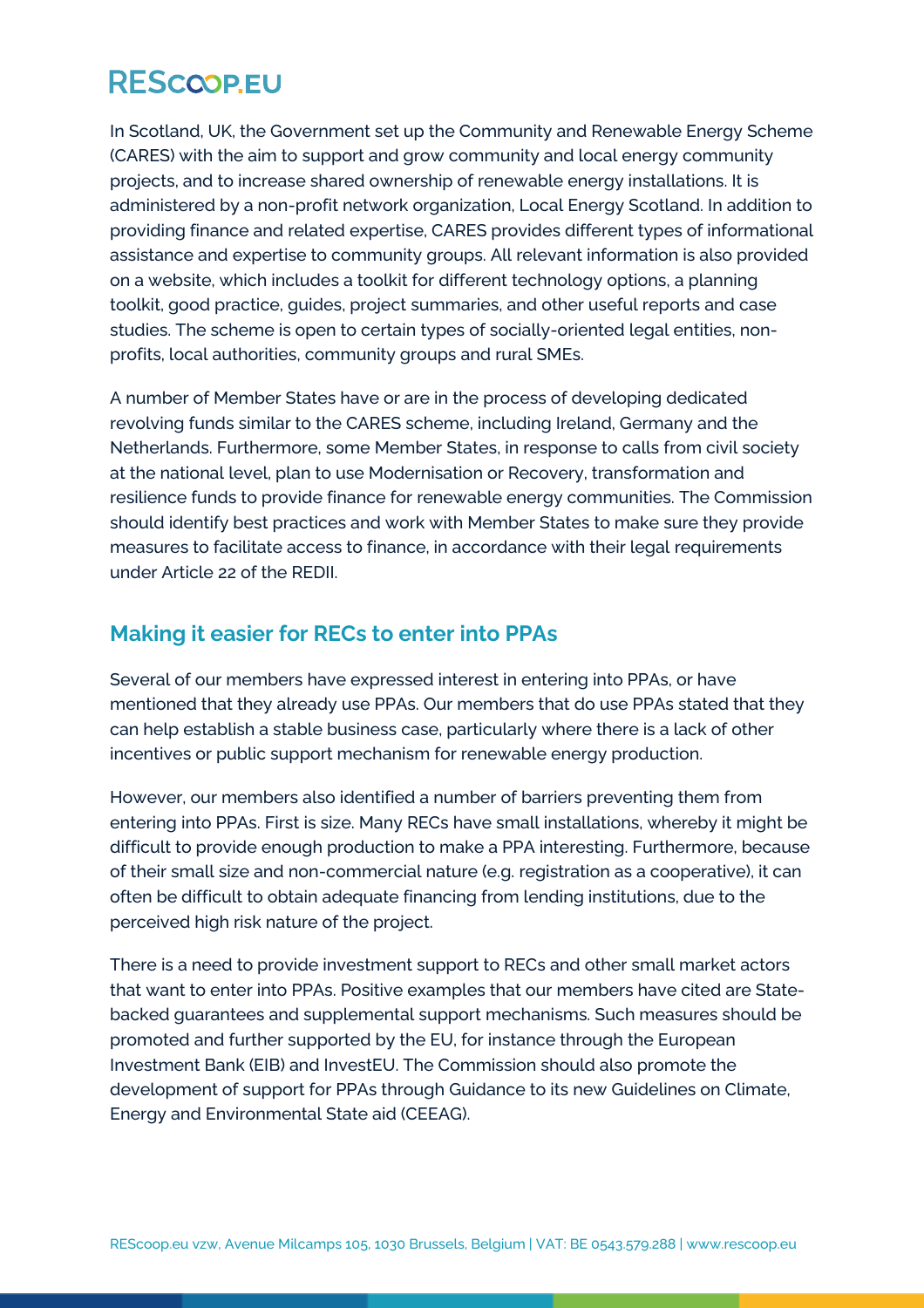### **Don't sacrifice environmental protection for renewable energy production**

At its core, addressing climate change is about protecting the environment. As such, while RECs need and want faster permitting procedures, this should not come at the expense of conducting adequate environmental impact assessments. In particular, Member States should exercise caution when designing and implementing public interest areas of development for renewable energy projects, in particular wind projects. Such designations should not give developers the freedom to get projects approved without proper environmental impact studies.

It will still be necessary to ensure that citizens and local communities are able to have their say with regard to local development of renewable energy production. This is why engagement and participation from citizens in renewable energy projects is so important. Projects that involve local citizens from the beginning and allow for community ownership are usually designed in a way that the local environment is balanced against other considerations in the design phase of the project. Many times, project plans are revised due to concerns expressed by member of the community. Ultimately, alleviating and addressing these concerns helps solidify public support for such projects.

Before public interest areas for renewable energy project development become common place, the Commission should monitor the development of such areas. It should do so with the aim to encourage best practice around balancing environmental protection with speedier permitting. Furthermore, the Commission should collect and communicate best practices for involving citizens constructively in planning, in particular through the lens of ownership and co-ownership. This should lead to the development of a Code of Industry Conduct or Best Practices, so that both commercial and non-commercial (i.e. community) project developers are able to maximize public support for new projects.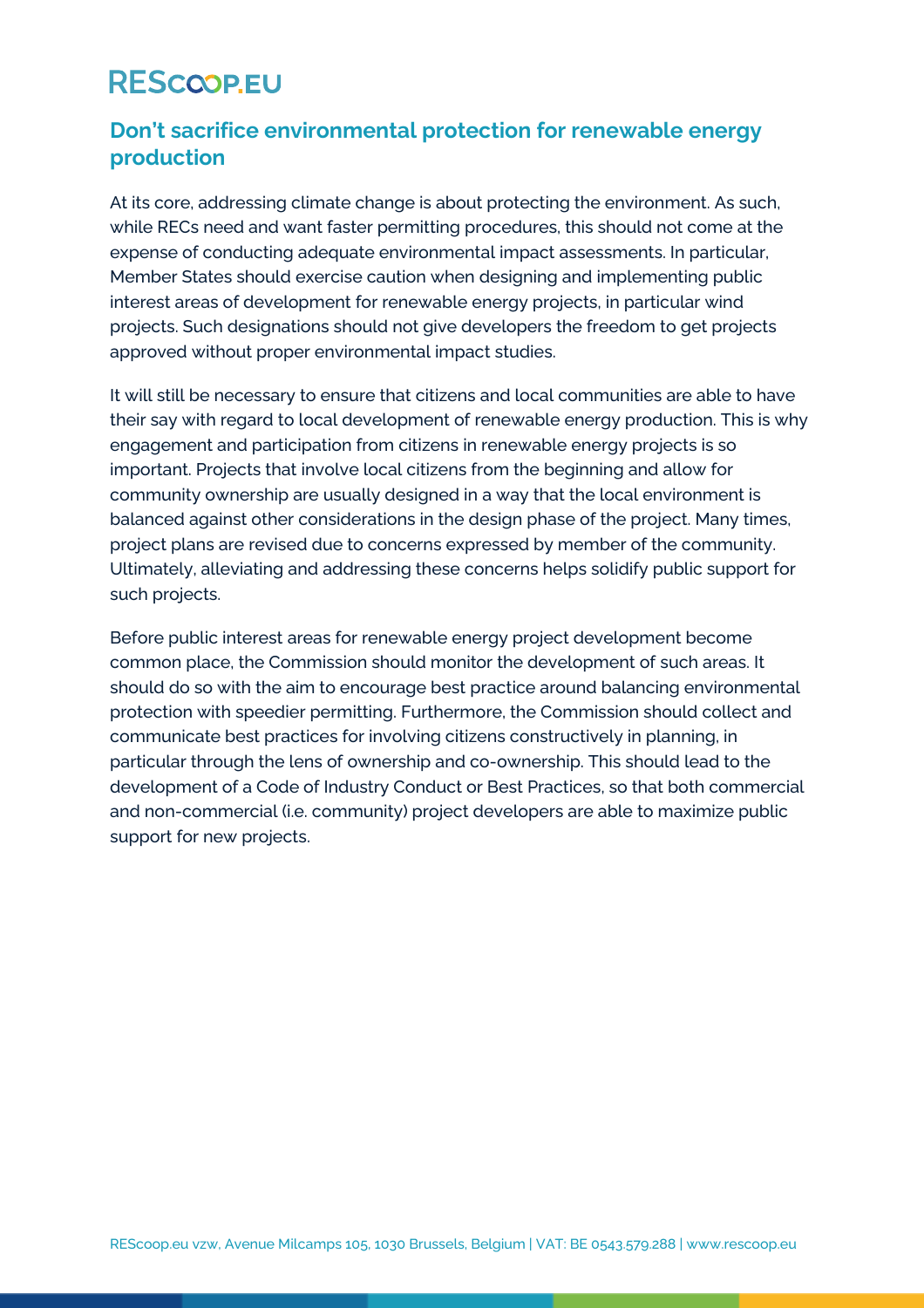## **Annex to our consultation response:**

REScoop.eu undertook this consultation by sharing the Commission's questionnaire with its members. The responses from our members have helped make up our key messages to this consultation, as well as individual answers in our submitted questionnaire response.

In a couple of instances, our members' responses were too long to input into the questionnaire. As such, we are including them below.

### **Question 5: 6. What are the key barriers that have prevented your project(s) from materialising in the last 5 years, if any?**

#### **Coopernico (Portugal)**

Coopérnico doesn't have this experience with projects outside of collective selfconsumption. This is because in projects outside of auction, the promotors have to pay the connection to the grid. This fact kills small projects (1-5 MW) developed to inject all production into the grid (no self-consumption).

For projects above 30 kWp, there is also a necessary inspection that must take place. In these cases, the process does not have a specific time length. There are no deadlines specified by the national authority (DGEG) in charge to giving the permit. Therefore it can take more than 9 months.

In general, the registration processes for new collective self-consumption projects are long and unclear and there are no specific regulatory supports in place:

- $\blacksquare$  the interest actors need to start the registration process (long and complex) to know if they are eligible to start a new project;
- $\blacksquare$  the registration form provided by the national entity in charge to approve new projects (DGEG) does not provide a full perspective of all the documents required to proceed;
- the time taken to reply to an initiated registration process can be long (more than 2 months).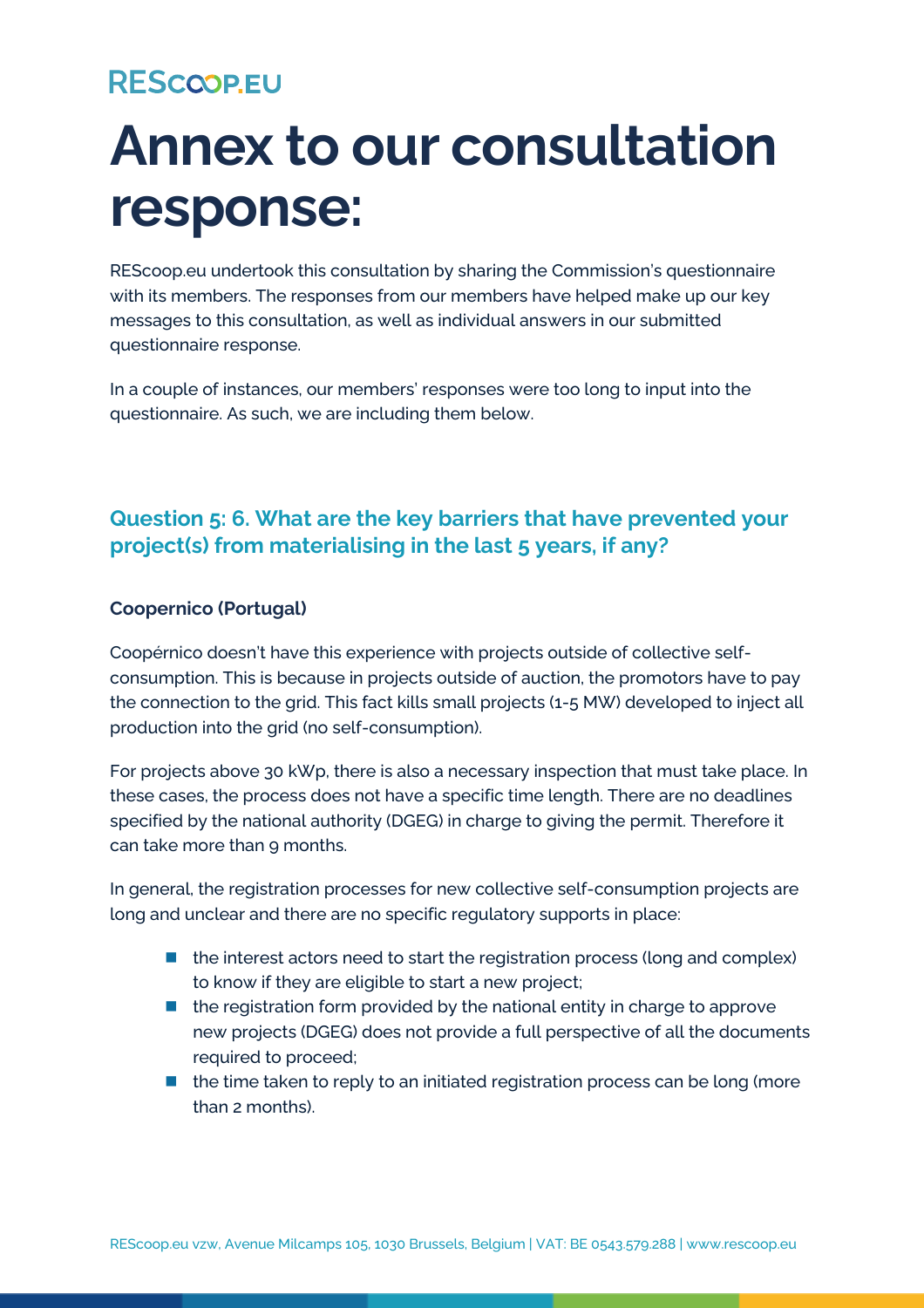#### **Enostra (Italy)**

Specific challenges identified were:

- Uncertainty in the time required to get an answer from DSO and time requested to realize the connection; and
- Different procedures based on local grid situation and congestion.

#### **Enercoop (France**

No information is given by the network operator until the planning permission is obtained; even when the request comes from the community that owns the network

### **Question 17: What good practices, if any, have you encountered in the area of early public involvement and public participation (including financial participation) in renewable energy projects?**

#### **Enostra (Italy)**

In Italy, with the approval of the provisional REDII transposition, many local municipalities have started promoting the setup of RECs, making available roof surfaces of public buildings for PV plants installation or even spending public funds (e.g energy efficiency national funds) to cover the costs for PV plants installation.

#### **Enercoop (France)**

The multiplication of "real" citizen projects in the sense of Energie Partagée and Enercoop, i.e. projects involving local actors in the governance and capital.

#### **ZEZ (Croatia)**

There are more and more motivated citizens and local campaigns being started to promote energy community projects